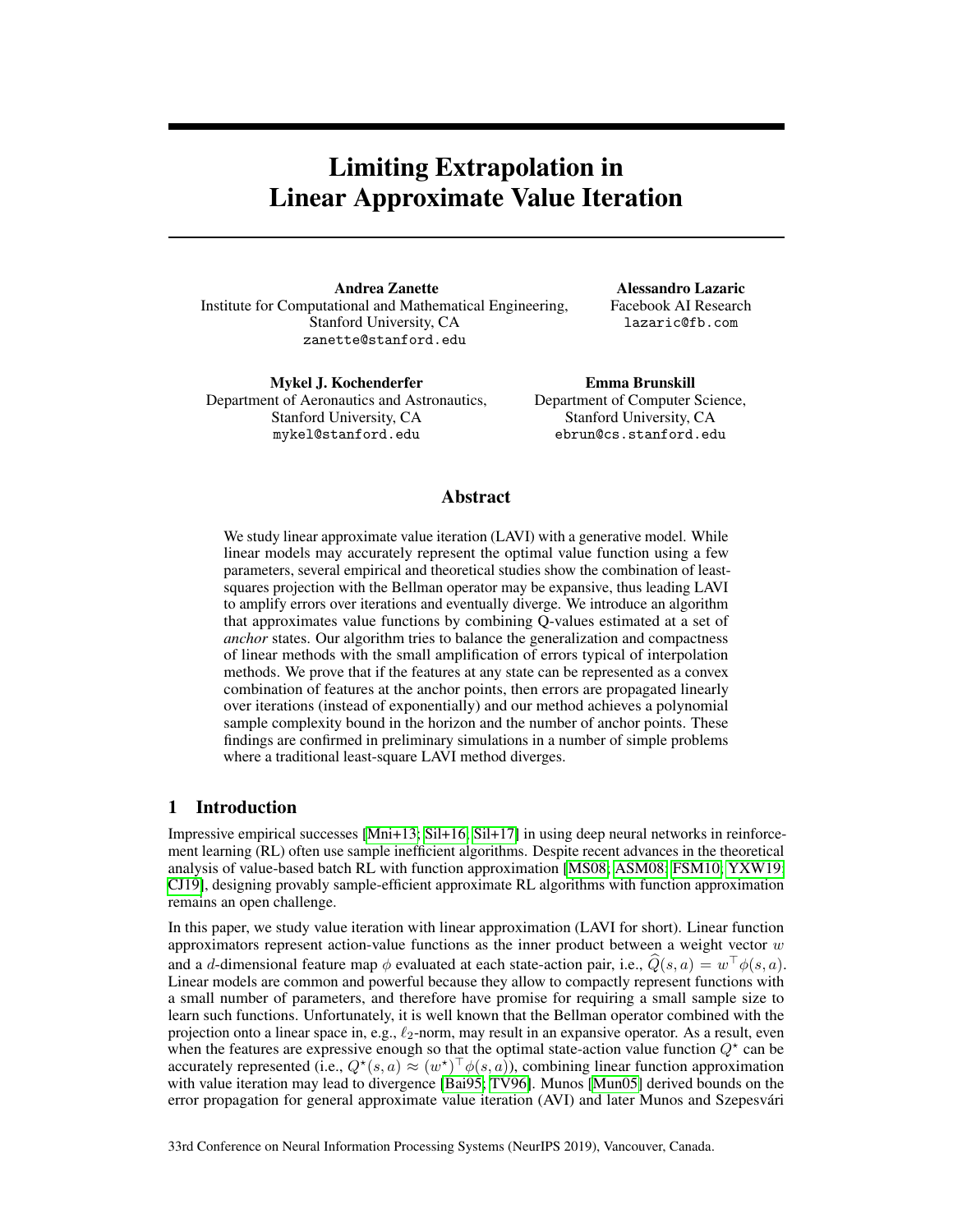[MS08] proved finite-sample guarantees for *fitted value iteration* with a generative model, while sharper results can be found in  $[FSM10]$ . A key issue in AVI is that errors at one iteration may be amplified through the application of the Bellman operator and projection. In the analysis of Munos and Szepesvári [MS08], this effect is illustrated by the *inherent Bellman error*, which measures how well the image through the Bellman operator of any function in the approximation space can be approximated within the space itself. Whenever the inherent Bellman error is unbounded, AVI may diverge.

In contrast to the amplification of errors of linear value function approximation, averagers [Gor95], such as barycentric interpolators **[MM99]**, nearest-neighbors, and kernels **[OS02]**, can reduce how errors are propagated through iterations. Averagers represent the value function at a state-action pair as an interpolation of its values at a finite set of anchor points. By interpolating instead of extrapolating, the function approximator is guaranteed to be a non-expansion in  $\ell_{\infty}$ -norm, and therefore the Bellman backup remains a contraction even after the projection onto the approximation space. Unfortunately, the number of anchor points needed to accurately represent the value function, and thus the number of parameters to learn, may scale exponentially with the input state dimension.

In this paper, we explore a new function approximator that tries to balance the compactness and generalization of linear methods, leading to sample efficiency at each iteration, while constraining the resulting expansion, as in averagers, thus providing a small amplification factor over iterations. Our algorithm estimates the Q-values at a set of anchor points and predict the function at any other point by taking a combination of those values, while using a linear representation. We show that whenever the features generate a convex set, it is possible to avoid any error amplification and achieve a sample complexity that is polynomial in the number of anchor points and in the horizon. A related convexity assumption has been very recently used by Yang and Wang **[YW19]** to obtain the first algorithm with near-optimal sample complexity. Nonetheless, their result holds when the transition model *p* admits a non-negative low-rank factorization in  $\phi$ , which also corresponds to a zero inherent Bellman error. In our analysis, we consider the far more general setting of when the optimal state-action value function can be accurately approximately with a linear set of features. Note that this can be true even if the transition model does not admit a low-rank decomposition, as we illustrate in our simulation results. Furthermore, our result holds even when the inherent Bellman error is infinite. Unlike [YW19], we also report a thorough discussion on how to select anchor points and provide a heuristic procedure to automatically create them.

In our simulations we show that small levels of amplification can be achieved, and that our algorithm can effectively mitigate the divergence observed in some simple MDPs for least-squares AVI. This happens even when using identical feature representations, highlighting the benefit of bounding extrapolation through constructing feature representations as near convex combinations (versus  $\ell_2$  or other common loss functions). Furthermore, we empirically show that small amplification factors can be obtained with relatively small sets of anchor points. We believe this work provides a first step towards designing sample efficient algorithms that effectively balance per-iteration generalization and sample complexity and the amplification of errors through iterations for general linear action-value function solvers.

## 2 Preliminaries

We consider a fixed-horizon MDP  $M = \langle S, A, p, r, H, \rho \rangle$  defined by a continuous state space *S*, a discrete action space *A*, a horizon *H*, an initial state distribution  $\rho$ , a transition model  $p(s, a)$  and a reward model  $r(s, a)$ . We also denote by  $R(s, a)$  the random reward, with expected value  $r(s, a)$ . A deterministic policy  $\pi_t(s)$  is a mapping from a state and timestep to an action. The *Q*-value of a policy  $\pi$  in state-action-timestep  $(s, a, t)$  is the expected return after taking action  $a$  in  $s$  at timestep  $t$ and following policy  $\pi$  afterwards, and  $V_t^{\pi}(s) = Q_t^{\pi}(s, \pi_t(s))$ . An optimal policy  $\pi^*$  maximizes the value function at any state and timestep, i.e.,  $\pi_t^* = \arg \max_{\pi} V_t^{\pi}$ . We use  $V_t^* = V_t^{\pi^*}$  and  $Q_t^* = Q_t^{\pi^*}$ to denote the functions corresponding to an optimal policy  $\pi^*$ .

We consider the so-called *generative model* setting, where *p* and *r* are unknown but a simulator can be queried at any state-action pair  $(s, a)$  to obtain samples  $s' \sim p(s, a)$  and  $R(s, a)$ . As the generation of each sample may be expensive, the overall objective is to compute a near-optimal policy with as few samples as possible. Approximate dynamic programming algorithms can be used to replace *p* and *r* with a finite number of simulator samples, and can be used for high dimensional or continuous spaces. Approximate value iteration (AVI) (related closely to *fitted value iteration*), takes as input a regression algorithm  $\mathcal{F}$ , and it proceeds backward from horizon  $H$  to 1. At each timestep  $t$ , given the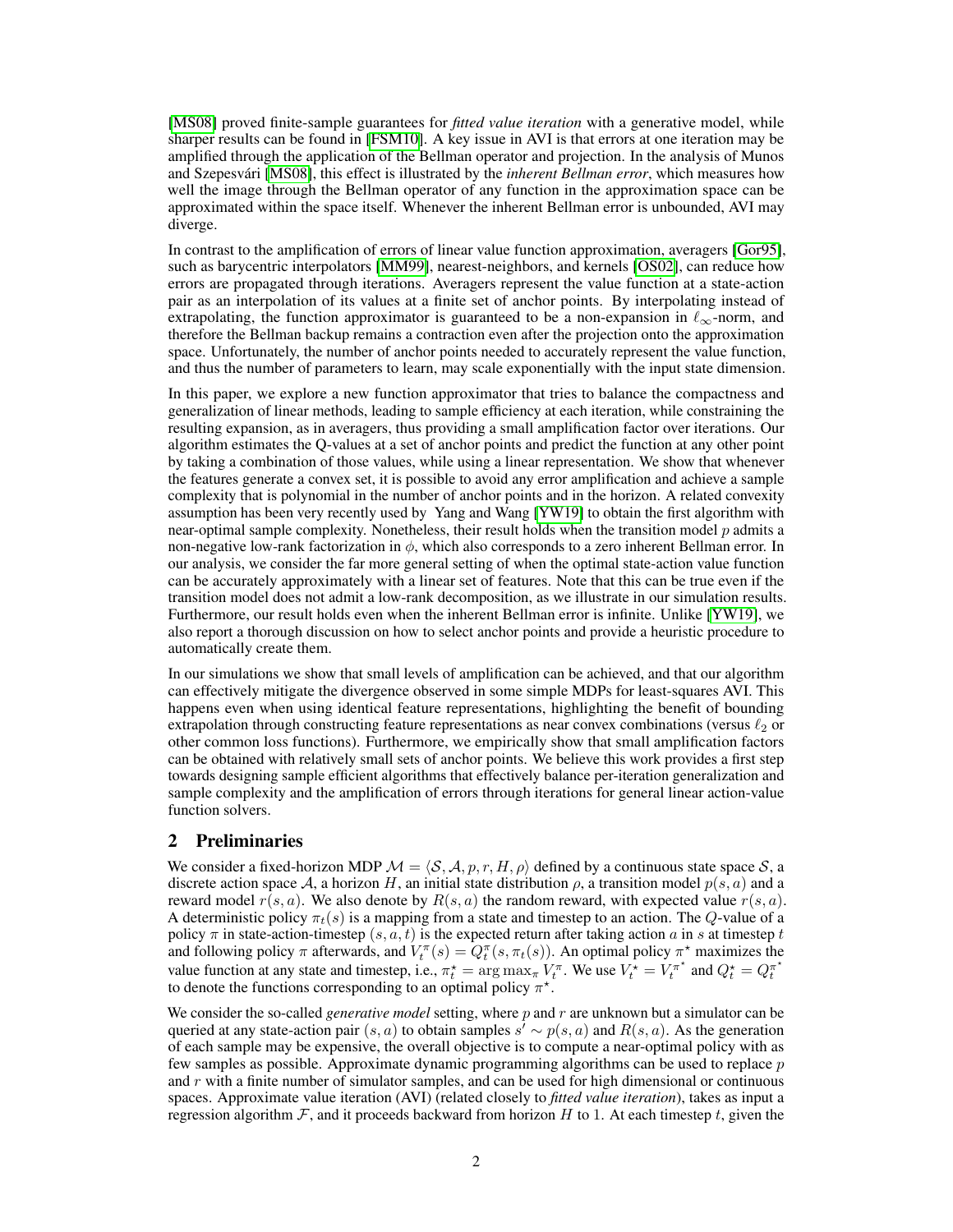approximation  $\hat{Q}_{t+1}^*$ , it queries the simulator *n* times and obtains a set of tuples  $\{(s_i, a_i, r_i, s'_i)\}_{i=1}^n$ , used to construct a regression dataset  $\mathcal{D}_t = \{(s_i, a_i), y_i\}_{i=1}^n$  with  $y_i = r_i + \max_a \hat{Q}_{t+1}^*(s_i', a)$ . AVI then computes  $\hat{Q}_t^* = \mathcal{F}(\mathcal{D}_t)$ , returns the approximated optimal policy  $\hat{\pi}_t^*(s) = \arg \max_a \hat{Q}_t^*(s, a)$ , and proceed to timestep  $t - 1$ .

A popular instance of AVI is to use linear regression to approximate *Q*-functions. We refer to this general scheme as linear AVI (LAVI). Let  $\phi_t : \mathcal{S}_t \times \mathcal{A}_t \to \mathbb{R}^d$  be a feature mapping for timestep *t*. We define  $\Phi_t = \{\phi \in \mathbb{R}^d : \exists s \in \mathcal{S}, a \in \mathcal{A}_{t,s}, \phi_t(s,a) = \phi\}$  as the subset of  $\mathbb{R}^d$  obtained by evaluating  $\phi_t$  at any state-action pair  $(s, a)$ . Any approximate action-value function  $\hat{Q}_t$  is represented as a linear combination of weights  $\hat{w}_t \in \mathbb{R}^d$  and features  $\phi_t$  as  $\hat{Q}_t(s, a) = \hat{w}_t^{\top} \phi_t(s, a)$ , where  $\hat{w}_t$  is very linear proportional to which in proportion that  $\hat{w}_t$ is usually computed by minimizing the  $\ell_2$ -loss on the dataset  $\mathcal{D}_t$ . Linear function approximation requires only  $\bar{O}(d/\epsilon^2)$  samples to have an  $\epsilon$  estimation error, independent from the size of *S* and *A*. Nonetheless, at each timestep *t* the combination of the  $\ell_2$ -loss minimization (i.e., *F*) with the application of the Bellman operator to the function computed at timestep  $t + 1$  may correspond to an expansive operation. In this case, errors at each iteration may be amplified and eventually lead LAVI to diverge.

## 3 Linear Approximate Value Iteration with Extrapolation Reduction

We introduce IER (*Interpolation for Extrapolation Reduction*), a novel approximation algorithm that interpolates *Q*-values at a set of anchor points. We study its prediction error and we analyze the sample complexity of the LAVI scheme obtained by executing IER backward from *H* to 1.

At each timestep *t*, IER receives as input an estimate  $\hat{Q}_{t+1}^*$  of the action-value function at timestep  $t + 1$ , the feature map  $\phi_t$ , and a set  $\mathcal{K}_t \subseteq \mathcal{S} \times \mathcal{A}$  of  $K_t$  anchor state-action pairs. IER first estimates  $Q_t^*(s_i, a_i)$  at any anchor point  $(s_i, a_i) \in \mathcal{K}_t$  by repeatedly sampling from the simulator and using the approximation  $\hat{Q}_{t+1}^*$  to compute the backup values. We define the *anchor values* as

$$
\hat{Q}_{t,i}^{\star} = \frac{1}{n_{\text{supp}}} \sum_{j=1}^{n_{\text{supp}}} \left( R_t^{(j)} + \max_{a \in \mathcal{A}} \hat{Q}_{t+1}^{\star}(s_{t+1}^{(j)}, a)) \right),\tag{1}
$$

where  $R_t^{(j)}$  and  $s_{t+1}^{(j)}$  are the samples generated from the generative model at  $(s_i, a_i)$  and  $n_{\text{supp}}$  is the budget at each anchor point. Given these estimations, the approximation  $\hat{Q}_t^*(s, a)$  returned by IER at any state-action pair  $(s, a)$  is obtained by a linear combination of the  $\hat{Q}_{t,i}^{\star}$  values as

$$
\widehat{Q}_t^{\star}(s,a) = \sum_{i=1}^{K_t} \theta_{t,i}^{\phi_t(s,a)} \widehat{Q}_{t,i}^{\star},\tag{2}
$$

where the interpolation vector  $\theta_t^{\phi_t(s,a)} \in \mathbb{R}^K$  is the solution to the optimization problem

$$
\min_{\theta \phi_t(s,a)} \|\theta^{\phi_t(s,a)}\|_1 \qquad \text{subject to} \ \phi_t(s,a) = \sum_{i=1}^{K_t} \theta_i^{\phi_t(s,a)} \phi_t(s_i,a_i). \tag{3}
$$

As long as the image of the anchor points  $\{\phi(s_i, a_i)\}_{i=1}^{K_t}$  spans  $\mathbb{R}^d$ ,  $\overline{3}$  admits a solution. This problem is a *linear* optimization program with *linear* constraints and it can be solved efficiently using standard techniques  $[BV04]$ <sup>t</sup> NW06</sub>. Notice that the weights  $\theta_t^{\phi_t(s,a)}$  change with *s*, *a* and no positiveness constraint is enforced.

#### 3.1 Prediction Error and Sample Complexity of IER

In most problems, the optimal action-value function  $Q_t^*$  cannot be exactly represented by a low dimensional inner product  $w_t^{\dagger} \phi_t(\cdot, \cdot)$ . The best approximator that can be expressed by features  $\phi$  and its associated approximation error are defined as

$$
w_t^* = \underset{w \in \mathbb{R}^d}{\arg\min} \|w^\top \phi_t(\cdot) - Q_t^*(\cdot)\|_\infty; \qquad \epsilon_t^{app} = \underset{w \in \mathbb{R}^d}{\min} \|w^\top \phi_t(\cdot) - Q_t^*(\cdot)\|_\infty,\tag{4}
$$

where  $\|\cdot\|_{\infty}$  denotes the infinity norm, i.e., the maximum over state-action pairs in  $S \times A$ . Standard linear function approximation methods rather minimize the  $\ell_2$ -norm (i.e., least-squares) or a regularized version of it.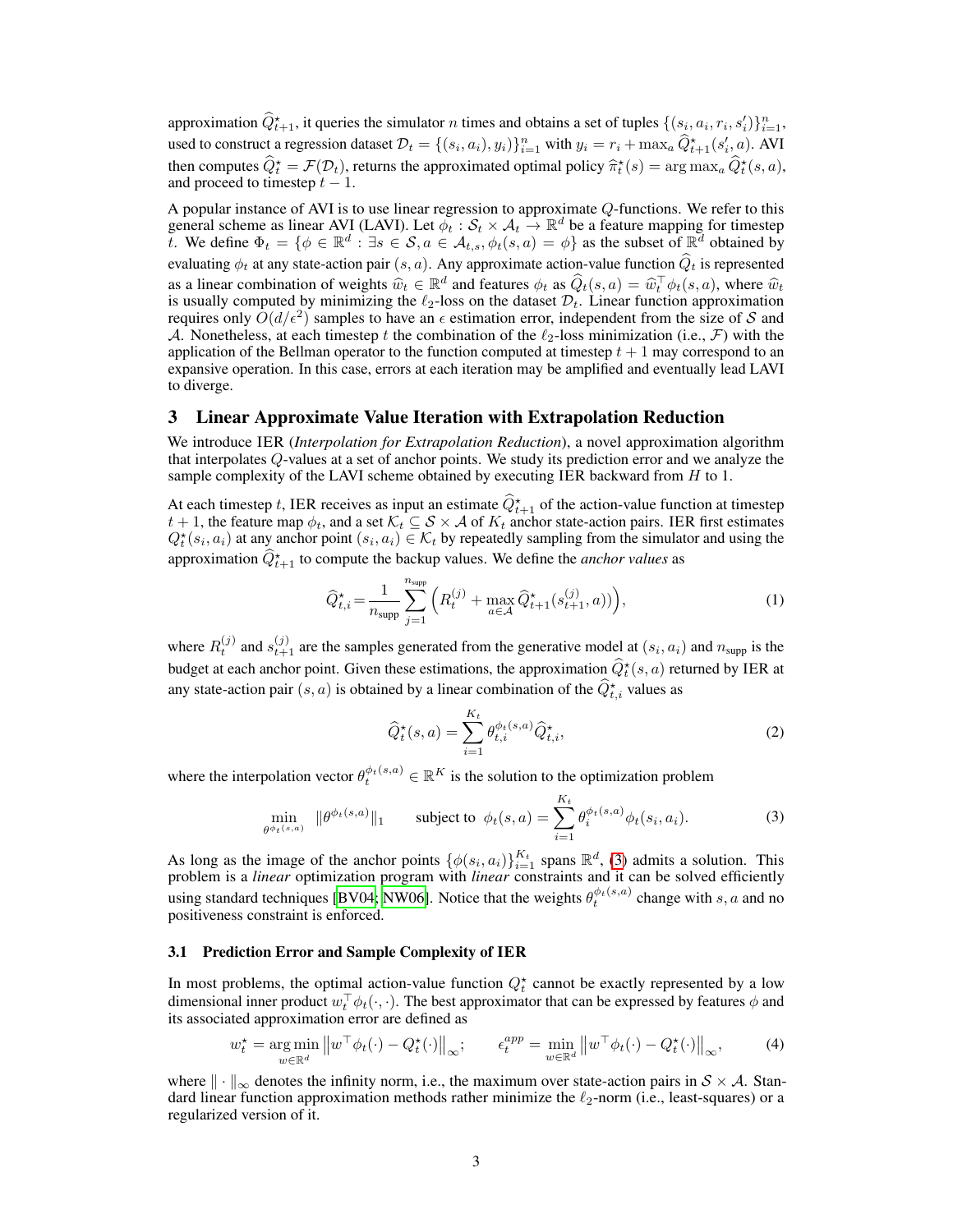We are interested in studying whether IER approaches the performance of  $w^*$ . Before analyzing IER, we focus on its "exact" counterpart. We introduce  $Q_t^*(s, a)$  as the interpolator obtained by combining the exact  $Q^*$ -function evaluated on the anchor points as

$$
\widetilde{Q}_t^{\star}(s, a) \stackrel{def}{=} \sum_{i=1}^{K_t} \theta_i^{\phi(s, a)} Q_t^{\star}(s_i, a_i)
$$
\n
$$
(5)
$$

where the vector  $\theta^{\phi(s,a)}$  is the solution of  $\overline{3}$ . We prove the following.

**Lemma 1** (Error Bounds of  $\widetilde{Q_t^*}$ ). Let  $\epsilon_t^{app}$  be the approximation error of the best linear model (Eq. 4). If  $\epsilon_t^{app} = 0$ , i.e.,  $Q_t^{\star}(s, a) = (w_t^{\star})^{\top} \phi_t(s, a)$ , then  $\widetilde{Q}_t^{\star}(s, a) = (w_t^{\star})^{\top} \phi_t(s, a)$ . Otherwise the (exact) *interpolator in Eq. 5 has an error*

$$
\max_{(s,a)\in\mathcal{S}\times\mathcal{A}} \left| \widetilde{Q}_t^{\star}(s,a) - Q_t^{\star}(s,a) \right| \le (1+C_t)\epsilon_t^{app},\tag{6}
$$

*where*  $C_t \stackrel{def}{=} \max_{(s,a) \in \mathcal{S} \times \mathcal{A}} ||\theta_t^{\phi(s,a)}||_1$  is the amplification factor.

This result shows that the interpolation done in  $\sqrt{5}$  preserves the linearity of the model whenever the function evaluated at the anchor points is linear itself. Furthermore, the prediction error is a factor  $(1 + C_t)$  bigger than the best approximator. The optimization program  $\overline{3}$  plays a crucial role in obtaining both results. In particular, the constraint ensures that the linear structure is preserved, while the minimization over  $\theta_t^{\phi(s,a)}$  aims at controlling the amplification factor  $C_t$ . We now study the sample complexity of IER at timestep *t* when an approximation of the optimal value function  $V_{t+1}^{\star}$  at timestep  $t + 1$  is available (the proof and definition of  $\delta'$  is postponed to the supplementary).

**Lemma 2.** Let  $\epsilon_t^{app}$  be the error of the best linear model at timestep t and  $\widehat{V}^\star_{t+1}$  be the approximation *of*  $V_{t+1}^*$  *used in estimating the values at the anchor points in Eq.*  $I_I$  Let  $\|\hat{V}_{t+1}^* - V_{t+1}^*\|_{\infty} \leq \epsilon_{t+1}^{bias}$  be the prediction error of  $\widehat{V}^\star_{t+1}$ . If IER is run with  $K_t$  anchor points, then the prediction error of  $\widehat{Q}^\star_t$  is

$$
\|\widehat{Q}_t^* - Q_t^*\|_{\infty} \leq \underbrace{\left((1 + C_t)\epsilon_t^{app} + C_t\epsilon_t^{est}\right)}_{\text{errors at timestep }t} + \underbrace{C_t\epsilon_{t+1}^{\text{bias}}}_{\text{propagation error}} \tag{7}
$$

*with probability at least*  $1 - \delta/H$  *as long as*  $n_{\text{supp}} \geq \ln(2/\delta')/(2\epsilon_t^{\text{est}})^2$ .

Lem.  $\sqrt{2}$  shows that the prediction error of IER is bounded by three main components: an estimation error  $\epsilon_t^{est}$  due to the noise in estimating the *Q*-values  $\hat{Q}_{t,i}^*$  at the anchor points, an approximation error  $(1+C_t)\epsilon_t^{app}$  due to the linear model defined by the features  $\phi_t$ , and a propagation error  $C_t\epsilon_{t+1}^{bias}$ due to the prediction error of  $\hat{V}_{t+1}^{\star}$  at timestep  $t+1$ . The key result from this lemma is to illustrate how  $C_t$  not only impacts the approximation error as in Lem.  $\left| \mathbf{l} \right|$  but it determines how the errors of  $\hat{V}_{t+1}^*$  propagates from timestep  $t+1$  to  $t$ . While for a standard least-square method,  $C_t$  may be much larger than one, the approximator  $(2)$  with the interpolation vector obtained from  $(3)$  aims at minimizing the extrapolation and lowering  $C_t$  as much as possible, while preserving the linearity of the representation. As discussed in Sect.  $\sqrt{4}$ , a suitable choice of the anchor points may significantly reduce the amplification factor by leveraging the additional degrees of freedom offered by choosing  $K_t$  larger than *d*. In general, we may expect that the larger  $K_t$ , the smaller  $C_t$ . Nonetheless, the overall sample complexity of IER increases as  $K_t n_{\text{supp}}$ . This shows the need of trading off the number of anchor points (hence possibly higher variance) in exchange for better control on how errors gets amplified. In this sense, Lem.<sup>[2]</sup> reveals a critical *extrapolation-variance trade-off*.

#### 3.2 Sample Complexity of LAVIER

We analyze LAVIER (*Linear Approximate Value Iteration with Extrapolation Reduction*) obtained by running IER backward from timestep *H* to 1 and we derive a sample complexity upper bound to achieve a near-optimal policy. Under the assumption of bounded value function  $V_t^*(s) \in [0,1]$  and bounded immediate reward random variables  $R(s, a) \in [0, 1]$ , we obtain the following result<sup>[1</sup>]

<sup>&</sup>lt;sup>1</sup>This assumption is inspired by  $[JA18]$ , who suggested this is a more expressive framework, as it allows some rewards to be substantially larger than others in terms of contributing to the final value function.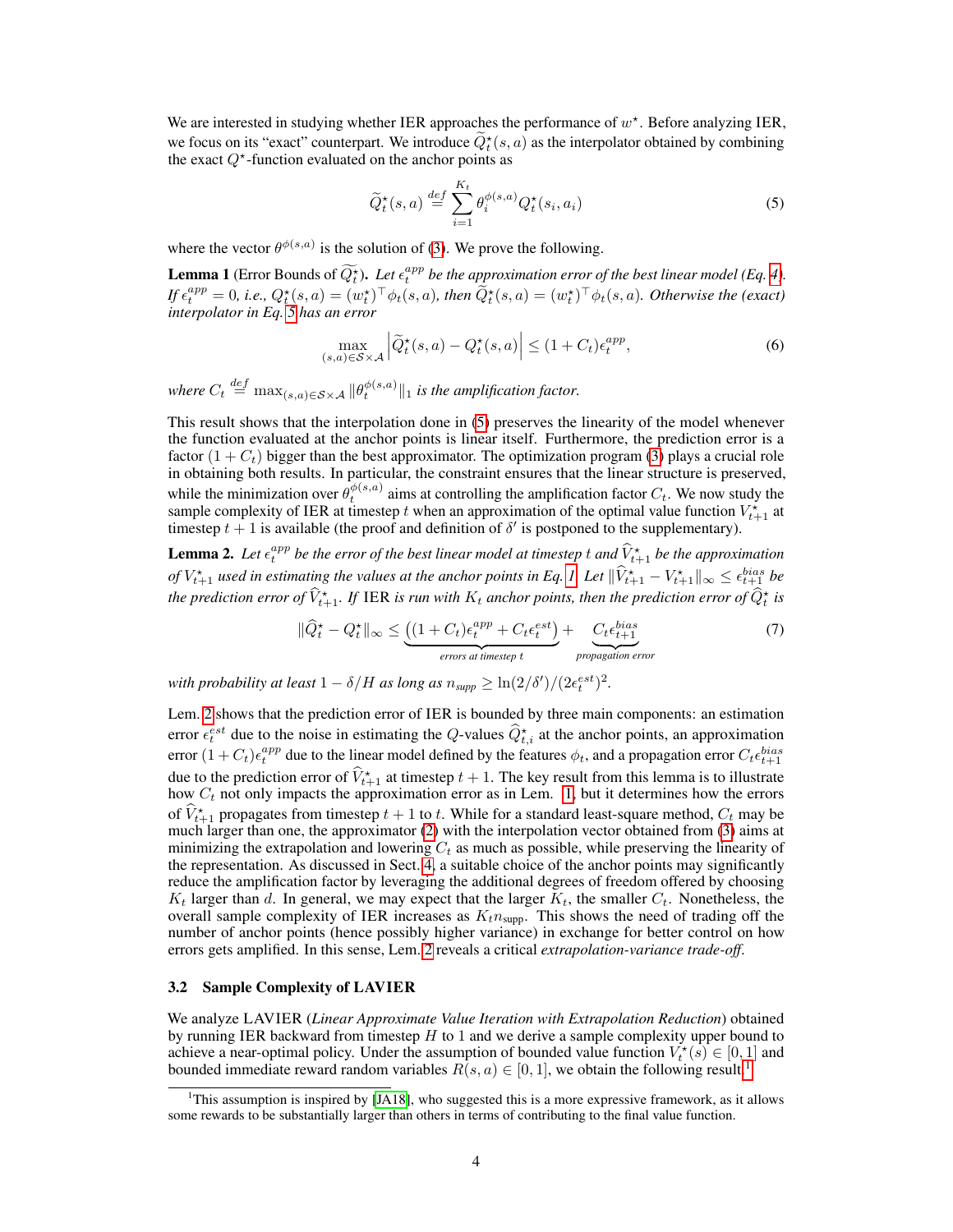**Theorem 1.** Let  $C_t \leq C$  and  $\epsilon_t^{app} \leq \epsilon^{app}$  for all  $t = 1, \ldots, H$ . If LAVIER is run with failure  $p$ *robability*  $\delta > 0$ ,  $p$ *recision*  $\overline{\epsilon} > 0$  *and constant*  $\overline{C} > C_H^H$ ,  $n_{tot} \geq KH^5 \overline{C}^2 \ln(2KH/\delta)/\overline{\epsilon}^2$  *samples, then with probability*  $1 - \delta$  LAVIER *returns a policy*  $\hat{\pi}^*$  *such that* 

$$
V_1^*(s_0) - V_1^{\hat{\pi}^*}(s_0) \le \underbrace{\bar{\epsilon}}_{\text{est. error}} + \underbrace{4H^2 \overline{C} \epsilon^{app}}_{\text{app. error}}.
$$
 (8)

This bound decomposes the prediction error in two components: an estimation error due to the noise in the samples and an approximation error due to the features  $\{\phi_t\}_t$  and the target functions  $\{Q_t^{\star}\}_t$ . Thm.  $\boxed{1}$  illustrates the impact of the amplification factor on the overall sample complexity and final error. If  $C > 1$ ,  $\overline{C}$  grows exponentially with the horizon. Furthermore, the error  $\epsilon^{app}$  itself is amplified by  $\overline{C}$ , thus leading to an approx-

Algorithm 1 LAVIER algorithm.

**Input**: Failure probability  $\delta$ , accuracy  $\bar{\epsilon}$ , set of anchor points  $\{\mathcal{K}_t\}_{t=1,\dots,H}$ , time horizon *H*, total amplification constant *C*.  $\operatorname{Set} \delta' = \delta / (\sum_{t=1}^H K_t), n_{\text{supp}} = \left[ \frac{H^4 \overline{C}^2}{\overline{\epsilon}^2} \ln(2(\sum_{t=1}^H K_t)/\delta) \right]$  $\hat{Q}_{H+1}^{\star}(\cdot) = 0$  (zero predictor at terminal states) for  $t = H$  downto 1 do Call IER with param.  $(n_{\text{supp}}, \mathcal{K}_t, \widehat{Q}_{t+1}^{\star}(\cdot))$  and obtain  $\widehat{Q}_t^{\star}(\cdot)$ end for **Return** policy  $\widehat{\pi}_t^*(s) = \arg \max_{a \in \mathcal{A}_{t,s}} \widehat{Q}_t^*(\phi_t(s,a))$ 

imation error scaling exponentially with *H*. This result is not unexpected, as it confirms previous negative results showing how the extrapolation typical of linear models may lead the error to diverge over iterations [Bai95] TV97]. Nonetheless, if the amplification constant is  $C < (1 + \frac{1}{H})$ , then  $\overline{C} \leq (1 + \frac{1}{H})^H \leq e$ , which gives a polynomial sample complexity bound of order  $\tilde{O}(KH^5/\bar{\epsilon}^2)$  and a final error where the approximation error is only amplified by  $H<sup>2</sup>$ . While this configuration does remove the divergence problem, it may still lead to a sample inefficient algorithm. In fact, in order to achieve  $C \approx 1$ , we may need to take K very large. This raises the fundamental question of whether low amplification error and low sample complexity can be obtained at the same time. In the next section, we first discuss how anchor points with small amplification *C* can be efficiently constructed, while in Sect.  $\overline{5}$  we empirically show how in some scenarios this can be achieved with a small number of anchor points *K* and thus low sample complexity. Finally, we notice that when the features are chosen to be averagers, the interpolation scheme corresponds to a convex combination of anchor weights, thus corresponding to  $C = 1$ . As a result, Thm.  $\vert \bar{\mathbf{l}} \vert$  is also a sample complexity result for averagers [Gor95].

## 4 Anchor Points and Amplification Factor

While averagers attain  $C = 1$ , in general they may not generalize as well as linear models. Furthermore, averagers usually have poor sample complexity, as they may require a number of samples scaling exponentially with the dimension of the state-action space [see e.g., Thm.3 in  $\overline{O}S02$ ]. The aim of the minimization program  $\langle 3 \rangle$  is to trade off the generalization capacity of linear models and their extrapolation, without compromising the overall sample complexity. The process of constructing a "good" set of anchor points can be seen as a form of "experimental design". While in experimental optimal design the objective is to find a small number of anchor points such that least-squares achieves small prediction error, here the objective is to construct a set  $K_t$  such that the amplification factor  $C_t$ is small. We have the following result.

**Proposition 1.** Let  $\Phi(\mathcal{K}_t) = \{\phi \in \mathbb{R}^d, \forall (s_i, a_i) \in \mathcal{K}_t, \phi(s_i, a_i) = \phi\}$  be the image of the anchor *points through*  $\phi$ *. If the convex hull of*  $\Phi(\mathcal{K}_t)$  *contains all the features in*  $\Phi_t$ *, i.e.,* 

$$
\Phi_t \subseteq conv(\Phi(\mathcal{K}_t)) = \{ \phi \in \mathbb{R}^d : \exists \theta^{\phi} \in \mathbb{R}^{K_t}, \phi = \sum_{i=1}^{K_t} \theta_i^{\phi} \phi_i, \text{ with } \theta_i^{\phi} \ge 0, \sum_{i=1}^{K_t} \theta_i^{\phi} = 1 \},
$$

*then the amplification factor is*  $C_t \leq 1$ *.* 

Under the condition of Prop.  $\Pi$  prediction errors propagates linearly through timesteps. In general, it is not possible to provide a bound on  $K_t$ , as the number of anchor points needed to construct a convex hull containing  $\Phi_t$  may largely vary depending on the structure of  $\Phi_t^2$  If the convex hull is not known

<sup>&</sup>lt;sup>2</sup>For instance, if  $\Phi_t$  is a polyhedron in  $\mathbb{R}^d$ ,  $K_t$  may be as large as exponential in *d*.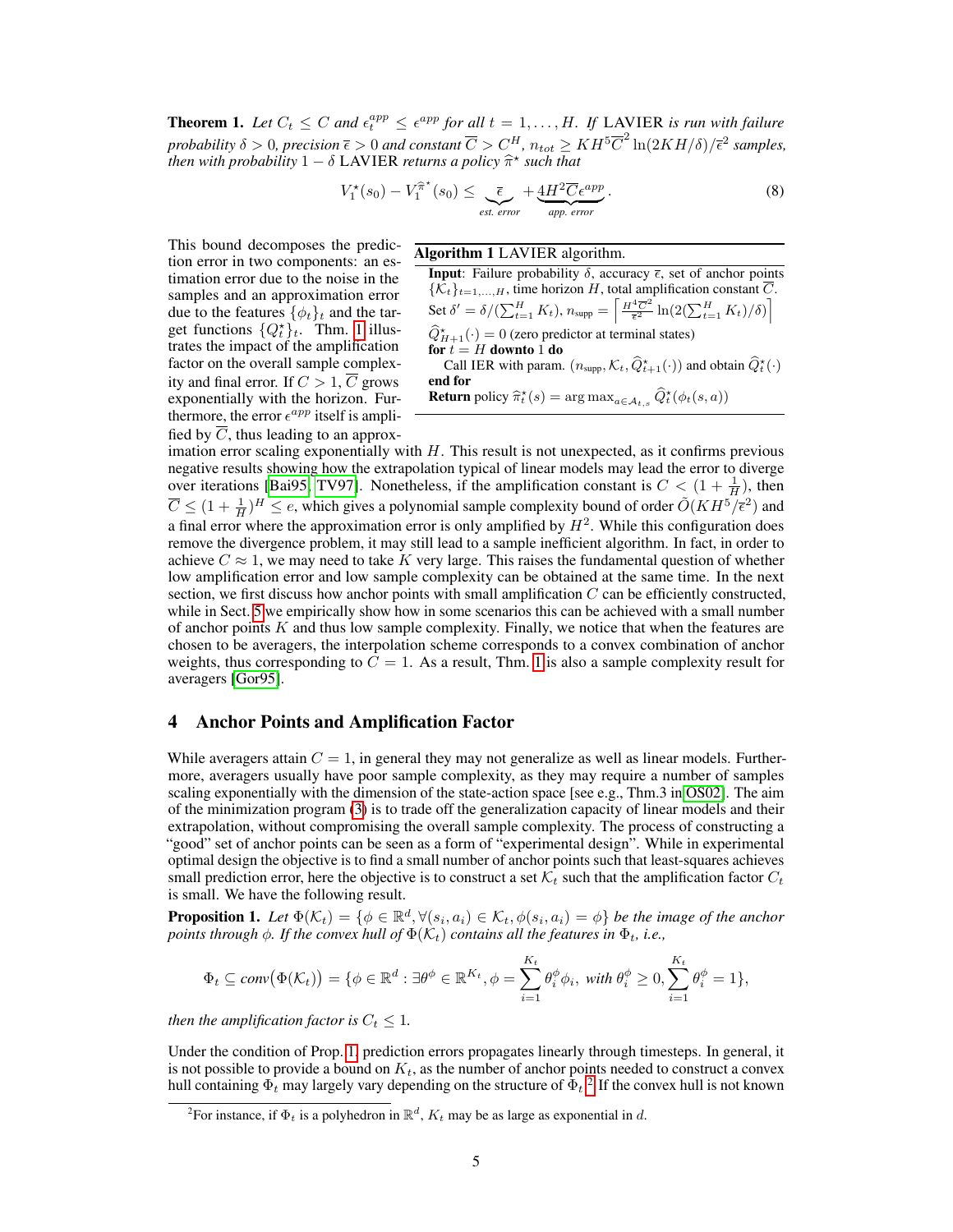or it contains too many features, an approximate convex hull could be found by standard techniques, for example  $\left[\overline{GO17}; \overline{Blu+17}\right]$  or  $\left[\overline{SVI6}; \overline{HA13}\right]$  and can still provably yield a linear propagation of the error if it is of sufficient quality (i.e.,  $C_t \leq (1 + 1/H)$ ). Importantly, finding an approximate convex hull can be performed offline without accessing the generative model as it only requires access to the mapping function  $\phi_t(\cdot, \cdot)$ . Finally, as the algorithm solves the optimization program  $\overline{\left(3\right)}$  during the learning phase (to compute the backup  $\hat{V}_{t+1}^*(s')$  with the sampled next state  $s'$ ) the actual value of  $\|\theta^{\phi(s,a)}\|_1$  is computed and therefore the algorithm can identify whether significant extrapolation is taking place and whether the set of anchor points  $K_t$  may need to be increased or adjusted. While we defer adaptive construction of approximate convex hulls as future work, we propose a simple greedy heuristic to construct a good set of anchor points *before* the learning process.

Let *C* be a target amplification error, at timestep  $t$  we would like to find the smallest set  $K_t$  such that  $C(\mathcal{K}_t) = \max_{s,a} ||\theta_t^{\phi_t(s,a)}||_1$  is below *C*, where the interpolation vector  $\theta_t^{\phi_t(s,a)}$  is computed as in  $\left(3\right)$ . As this problem may be NP-hard, we propose a sequential greedy scheme where anchor points are added to  $K_t$  until the condition is met. Starting with  $K_t$  including a single arbitrary state-action  $(s_1, a_1)$ , if  $C(\mathcal{K}_t) > C$ , we compute  $(\overline{s}, \overline{a}) = \arg \max_{s,a} ||\theta_t^{\phi_t(s,a)}||_1$  and add it to  $\mathcal{K}_t$ . Notice that this process does not necessarily return a positive interpolation vector  $\theta_i^{\phi_t(s,a)}$  and thus  $\hat{Q}_t^*$  may not be a convex combination of the anchor values. This extra degree of freedom w.r.t. convex hulls may allow us to obtain a small amplification factor with fewer anchor points. Although we do not have theoretical guarantees about the number of anchor points  $K = |\mathcal{K}_t|$  added through this heuristic process, we report experiments where we show that it is possible to effectively obtain small *C*, and thus small prediction error, with few anchor points.

## 5 Numerical Simulations

We investigate the potential benefit of LAVIER over least-squares AVI (LS-AVI). Although LAVIER shares similarity with averagers, a fair comparison is difficult and out of the scope of this preliminary empirical study. In fact, in designing an averager, the choice of structure and parameters (e.g., the position of the points in a nearest neighbor procedure) heavily affects the corresponding function class, i.e., the type of functions that can be accurately represented. As a result, any difference in performance would mostly depend on the different function class used by the averager and the linear model (i.e.,  $\phi$ ) used by LAVIER.

The following MDPs are toy examples designed to investigate the differences between the LAVIER and LS-AVI and confirm our theoretical findings. The empirical results are obtained by averaging 100 simulations and they are reported with 95%-confidence intervals.



Figure 1: *Left*: Two state MDP. *Right:* Prediction error for least-squares AVI and LAVIER.

Two-state MDP of Tsitsiklis and Van Roy The first experiment focuses on how the interpolation scheme of IER may avoid divergence. The smallest-known problem where least-squares approximation diverges is reported in  $[TV96]$  SB18. This problem consists of a two-state Markov reward process (i.e., an MDP with only one action per state) plus a terminal state (Fig.  $\prod$ ). As there is only one possible policy, the approximation problem reduces to estimating its value function. The feature  $\phi$  maps a state to a fixed real number, i.e.,  $\phi(\cdot, \cdot) \in \mathbb{R}$ , and there is only one weight to learn. For simplicity, we set the parameter  $\epsilon = 0.01$ , and add a zero-mean noise to all rewards generated as  $1/2$  – Ber( $1/2$ ), where Ber( $\cdot$ ) is a Bernoulli random variable. We study the approximation error at the left-most state when each algorithm is run for a varying number of iterations *H* and with 1000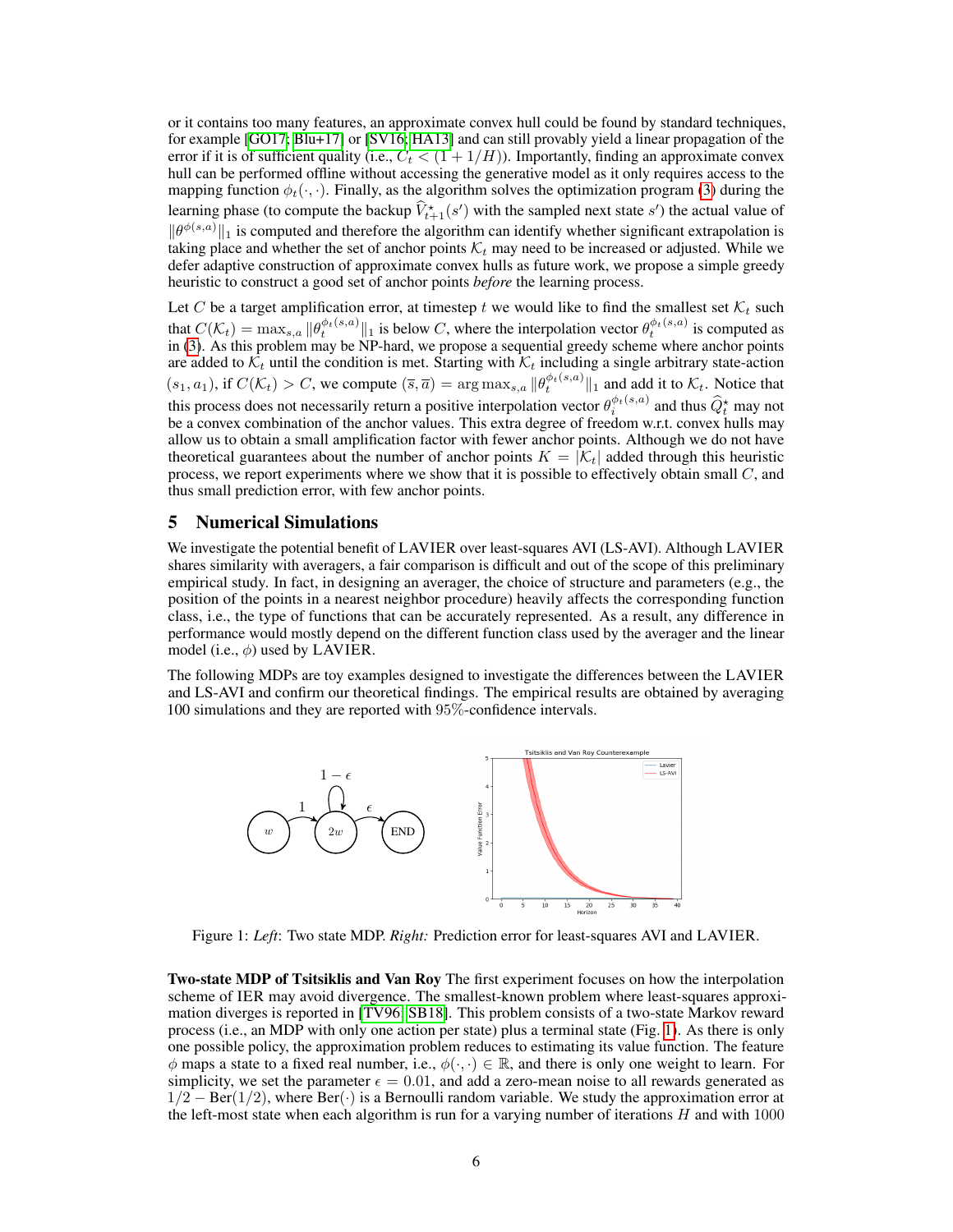samples at each timestep. The samples are generated uniformly from the left and middle node, which serve as anchor points. Fig.  $\Pi$  shows that the error of the least-square-based method rapidly diverges through iterations, while  $L\overline{AV}$  IER is more robust and its error remains stable.



Figure 2: Left: Chain MDP. *Right*: Suboptimality of the policy at  $s_1$ ,  $V^*(s_1) - V^{\tilde{\pi}^*}(s_1)$ .

Chain MDP. We now evaluate the quality of the anchor points returned by the heuristic method illustrated in Sect.  $\overline{4}$ . In the chain MDPs of Fig.  $\overline{2}$  the agent starts in the leftmost state and the optimal policy is to always go right and catch the noisy reward in the rightmost state before the episode terminate. However, a small reward is present in the leftmost state and settling for this reward yields a suboptimal policy. We define the feature  $\phi(s, a) = [Q^*(s, a), v(s, a)]$ , where  $v(s, a) \sim \text{Unif}(0, 1)$  is a random number fixed for each simulation and  $(s, a)$  pair. We run LS-AVI by sampling state-actions in the reachable space uniformly at random, while for LAVIER we compute an anchor set with  $C \leq 1.2$ . Both algorithms use the same number of samples and LAVIER splits the budget of samples uniformly over the anchor points to compute the anchor values. The length of the chain is  $N = 50$ , which is also the time horizon. We report the quality of the learned policy at *s*<sup>1</sup> and notice that LAVIER is consistently better than LS-AVI (see App.  $\overline{A}$  for further experiments).



Figure 3: *Left:* MDP with a sequence of linear bandits with actions in 2 dimensions. *Center:* Example of the anchor points generated by the heuristic greedy algorithm. *Right:* Accuracy  $V^*(s_t) - V^{\pi^*}(s_t)$ as a function of state.

Successive Linear Bandits. We consider an MDP defined as a sequence of linear bandit problems (Fig. 3) which is designed so that significant extrapolation occurs at each iteration. In this MDP, there are *N* states  $s_1, \ldots, s_N$  augmented with the starting state  $s_0$  and a terminal state  $s^*$ . From the starting state *s*<sup>0</sup> there are two actions (*left* and *right*). The optimal policy is to take *left* and receive a reward of 10. The states *s*1*,...,s<sup>N</sup>* are linear bandit problems, where each action gives a Gaussian noisy return of mean 0 and variance 1 and the state transitions deterministically from  $s$  to  $s + 1$ . This represents a sequence of linear bandits with no signal, i.e., the output is not correlated with the features and the learner only experiences noise, hence  $V_1^*(s_1) = 0$ . The feature map  $\phi_t(s, a) = \phi_a$ returns the features describing the action itself, and the solution  $Q_t^*(s, a) = 0$  is exactly representable by a zero weight vector. The solution is unique. The learner should estimate the value of  $V_t^*(s_1)$ accurately to infer the right action in state  $s_0$ . At each state  $s_1, \ldots, s_N$ , we represent actions in  $\mathbb{R}^2$ and we generate 100 actions by uniformly discretizing the circumference. As the canonical vectors *e*<sup>1</sup> and *e*<sup>2</sup> are the most informative actions to estimate the reward associated to any other action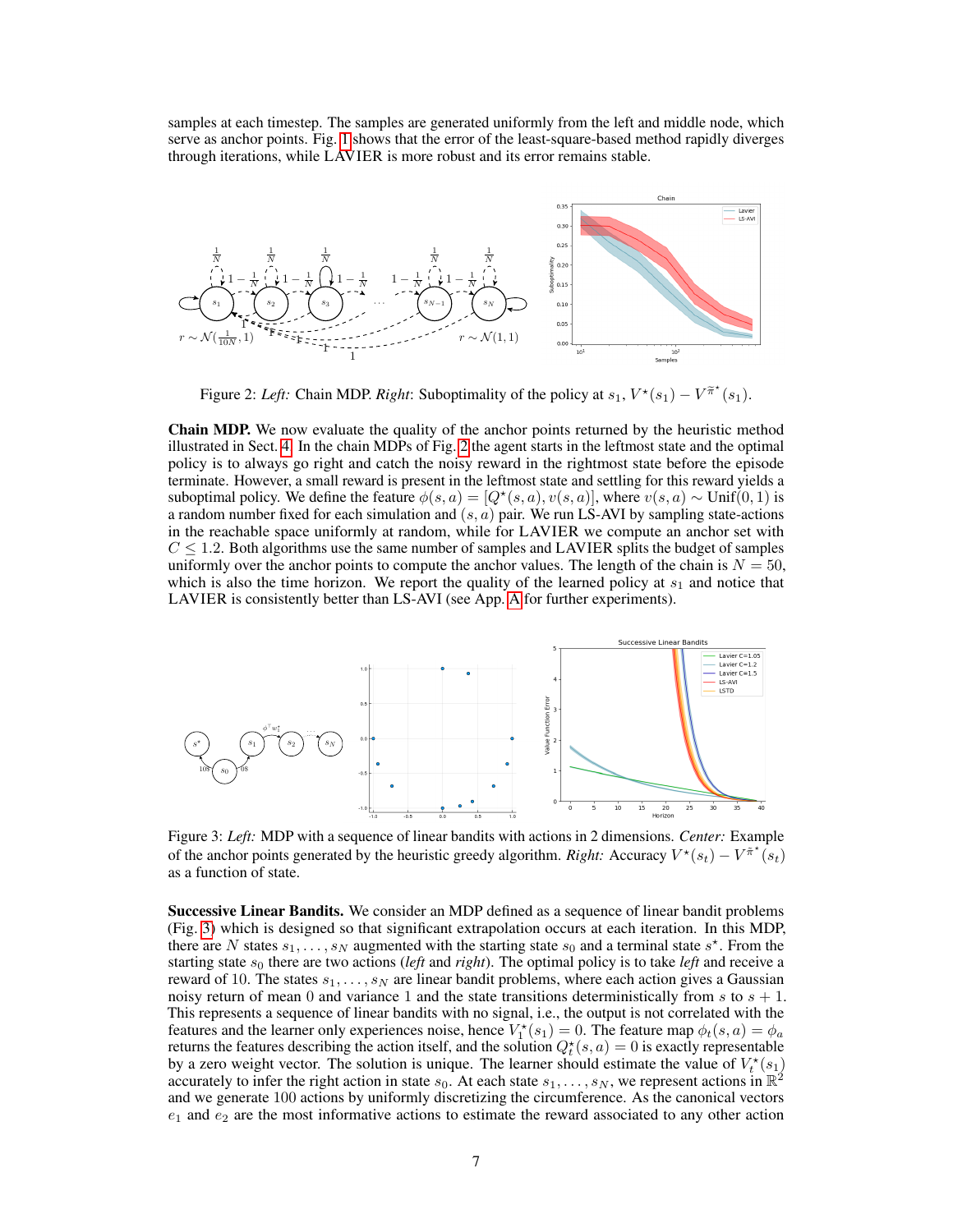(see  $\text{SLM14}$ ) for the best policy identification in linear bandits), we collect our samples from these two actions. The anchor points for LAVIER are chosen by our adaptive procedure for different value of the extrapolation coefficient  $C \in \{1.05, 1.2, 1.5\}$ . The extrapolation becomes more and more controlled as *C* approaches one. Fig $\overline{3}$  shows the performance at different states. For small values of *C*, LAVIER significantly outperforms LS-AVI. Furthermore, looking more closely into the rightmost states (i.e., the states that are updated at early iterations) reveals the extrapolation-variance tradeoff (see Fig.  $\overline{5}$  in App.  $\overline{B}$  for a zoomed version of the plot): a value of  $C = 1.5$  ensures a more accurate estimate (due to less variance) in the first timesteps, but the curve steeply diverges. By contrast,  $C = 1.05$  has initially a poorer estimate, but such estimate remains far more stable with the horizon. We also report the support points selected by the algorithm. Although  $C$  is small, only a few points are necessary. In fact, we do not need to cover the circle with an approximate convex hull and our procedures can, for example, 'flip' the sign of the learned value without causing extrapolation (i.e., keeping *C* small).

In Fig.  $\overline{3}$  we also report the performance of LS-AVI. In this case, the divergence of the estimate of LS-AVI is extreme, and it does not allow to accurately estimate  $V^*(s_1)=0$ , yielding a policy that cannot identify the correct initial action. Furthermore, in this example we additionally evaluate Least Square Temporal Difference (LSTD) for off-policy prediction [SB18]. LSTD is not a policy optimization algorithm but we can use it to evaluate the value of a policy that chooses for example the action  $[1/\sqrt{2}, 1/\sqrt{2}]$  in every state of the chain. The training data for LSTD are identical to LS-AVI, i.e., the canonical vectors  $e_1$  and  $e_2$ . Despite collecting data along the informative direction  $e_1$  and *e*2, the LSTD solution is of increasingly poor quality as a function of the chain length.

## 6 Conclusion

Related work. Most of literature in linear function approximation focused on designing feature maps  $\phi$  that could represent action-value functions well, by optimizing parameterized features (e.g., in deep networks or in [MMS05]), by an initial representation learning phase to extract features adapted to the structure of the MDP  $\text{[MM07]}$   $\text{Pet07}$ ;  $\text{Bel+19}$ , or by adding features to reduce the approximation error **[Tos+17]**. Unfortunately, accurately fitting value functions does not guarantee small inherent Bellman error (IBE), and thus LAVI may still be very unstable. In this paper we assume  $\phi$  has small approximation error but arbitrary IBE and we focus on how to reduce the amplification factor at each iteration.

Yang and Wang **[YW19]** recently studied the sample complexity of LAVI under the assumption that the transition model *p* admits a non-negative low-rank factorization in the features  $\phi$ . In particular, they show that in this case, the inherent Bellman error is zero, thus avoiding the amplification of errors through iterations of LAVI. In this paper, we consider the more general case where only the optimal action-value function should be accurately approximated in  $\phi$ , which may be true even when the transition model does not admit a low-rank decomposition. In fact, Thm.  $\Pi$  holds even when the inherent Bellman error is infinite and shows that whenever the amplification factor *C* is small, LAVIER can still achieve polynomial sample complexity. Yang and Wang **[YW19]** used the convexity condition in Prop.  $\Pi$  to derive sample complexity guarantees in their setting, while in our case, the same condition is used to control the amplification of errors. Furthermore, we notice that in LAVIER we only need to control the  $\ell_1$ -norm of the interpolation weights, which does not necessarily require any convexity assumption (see also experiments).  $[\overline{YW19}]$  introduced OPPQ-Learning and proved a near-optimal sample complexity bound of order  $\tilde{O}(K/\epsilon^2(1-\gamma)^3)$ , where *K* is the number of anchor points which are assumed to be provided $\frac{3}{3}$  While this shows that both methods scale linearly with the number of anchor points, OPPQ-Learning enjoys a much better dependency on the horizon. It remains as an open question whether our analysis for LAVIER can be improved to match their bound or the difference the unavoidable price to pay for the more general setting we consider.<sup>4</sup>

Averagers pursue the same objective but take an extreme approach, where no extrapolation is allowed and Q-functions are approximated by interpolation of values at a fixed set of anchor points [Gor95; Gor96; PP13; KKL03; MM99]. Unfortunately, such approach may suffer from a poor sample complexity [PP13; KKL03], as the number of anchor points may scale exponentially with the

<sup>&</sup>lt;sup>3</sup>Yang and Wang **[YW19]** point out that convex assumption requires the number of features *d* to scale with the number of anchor points *K*.

<sup>&</sup>lt;sup>4</sup>We conjecture that the dependency on *H* could be greatly improving using similar arguments as in [YW19], such as monotonicity, tighter concentration inequalities, and variance reduction.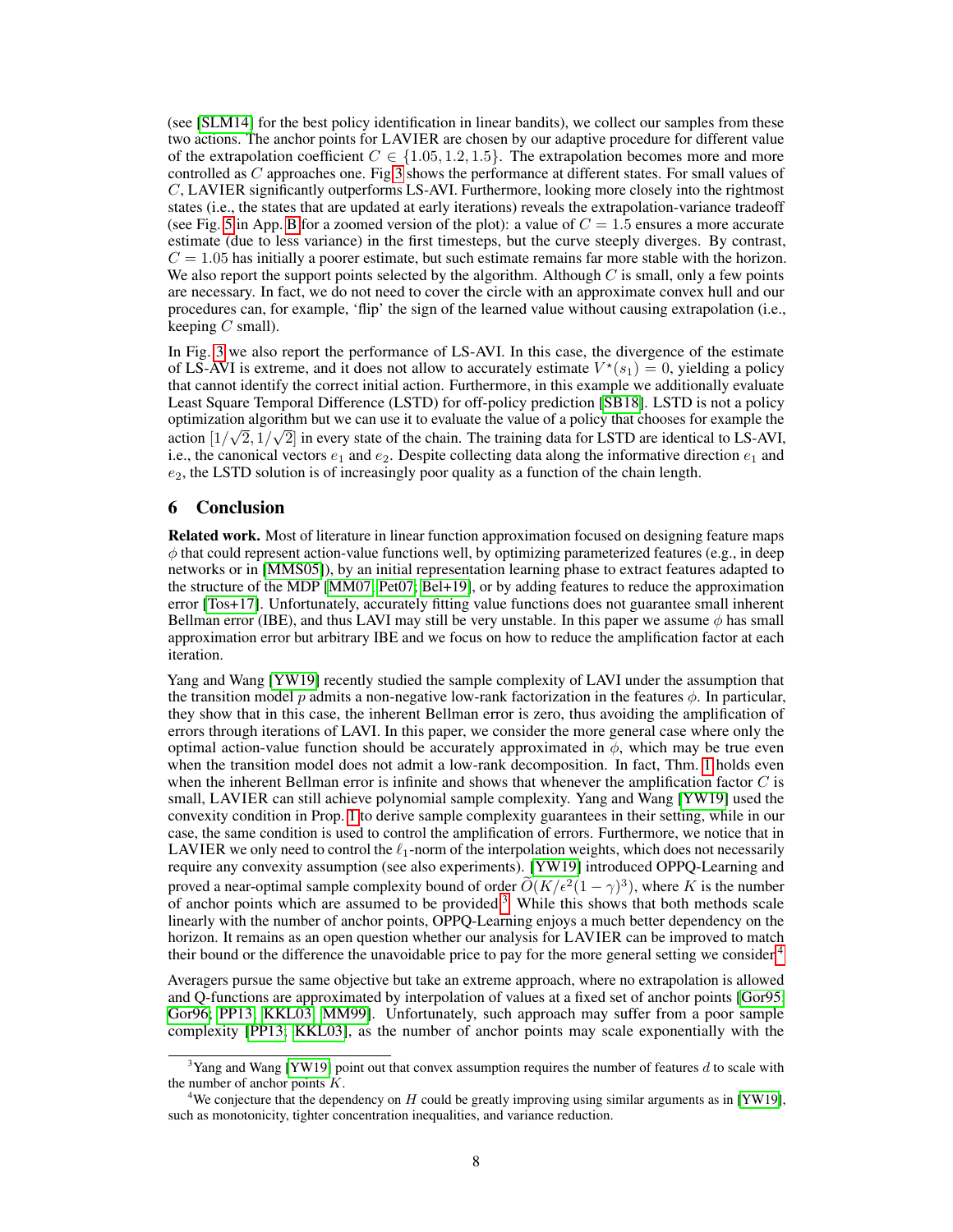problem dimensionality. In LAVIER, we introduce a more explicit extrapolation-variance tradeoff, where the anchor points should be designed to avoid extrapolation only when/where it happens.

Future work. There are several directions for future investigation. AVI is a core building block for many exploration-exploitation algorithms [OVW16] Kum+18] and better LAVI may help in building sample-efficient online learning algorithms with function approximation. Another venue of investigation is off-policy prediction with batch data. The mismatch between behavioural and target policies poses similar challenges as in the error propagation of AVI. In order to control the extrapolation-variance tradeoff may need penalize a non-uniform use of the samples (to reduce the variance) while the 1-norm minimization objective may reduce the amount of extrapolation to the desired value.

## Acknowledgment

This was was partially supported by a Total Innovation Fellowship. The authors are grateful to the reviewers for the high quality reviews and helpful suggestions.

## References

| [ASM08]     | András Antos, Csaba Szepesvári, and Rémi Munos. "Learning near-optimal policies with Bellman-<br>residual minimization based fitted policy iteration and a single sample path". In: Machine Learning<br>71.1 (2008), pp. 89-129.                                                                    |
|-------------|-----------------------------------------------------------------------------------------------------------------------------------------------------------------------------------------------------------------------------------------------------------------------------------------------------|
| [Bai95]     | Leemon Baird. "Residual algorithms: Reinforcement learning with function approximation". In:<br>International Conference on Machine Learning (ICML). 1995.                                                                                                                                          |
| $[Bel+19]$  | Marc G. Bellemare et al. "A Geometric Perspective on Optimal Representations for Reinforcement<br>Learning". In: CoRR abs/1901.11530 (2019). arXiv: 1901.11530 URL: http://arxiv.org/<br>abs/1901.11530                                                                                             |
| $[Blu+17]$  | Avrim Blum et al. Approximate Convex Hull of Data Streams. 2017. arXiv: 1712.04564<br>[cs.CG]                                                                                                                                                                                                       |
| [BV04]      | Stephen Boyd and Lieven Vandenberghe. Convex Optimization. Cambridge University Press,<br>2004.                                                                                                                                                                                                     |
| [CI19]      | Jinglin Chen and Nan Jiang. "Information-Theoretic Considerations in Batch Reinforcement<br>Learning". In: arXiv e-prints, arXiv:1905.00360 (May 2019), arXiv:1905.00360. arXiv:1905.<br>$00360$ [cs.LG]                                                                                            |
| [FSM10]     | Amir-massoud Farahmand, Csaba Szepesvári, and Rémi Munos. "Error propagation for approxi-<br>mate policy and value iteration". In: Advances in Neural Information Processing Systems (NIPS).<br>2010.                                                                                               |
| [GO17]      | Robert Graham and Adam M. Oberman. Approximate Convex Hulls: sketching the convex hull<br>using curvature. 2017. arXiv: 1703.01350 [cs.CG].                                                                                                                                                         |
| [Gor $95$ ] | Geoffrey J Gordon. "Stable function approximation in dynamic programming". In: International<br>Conference on Machine Learning (ICML). 1995, pp. 261-268.                                                                                                                                           |
| [Gor $96$ ] | Geoffrey J Gordon. "Stable fitted reinforcement learning". In: Advances in Neural Information<br>Processing Systems (NIPS). 1996.                                                                                                                                                                   |
| [HA13]      | M Zahid Hossain and M Ashraful Amin. "On constructing approximate convex hull". In: American<br>Journal of Computational Mathematics 3.1 (2013), p. 11.                                                                                                                                             |
| [ $Hoe63$ ] | Wassily Hoeffding. "Probability inequalities for sums of bounded random variables". In: Journal<br>of the American Statistical Association (1963).                                                                                                                                                  |
| [JA18]      | Nan Jiang and Alekh Agarwal. "Open Problem: The Dependence of Sample Complexity Lower<br>Bounds on Planning Horizon". In: Conference on Learning Theory (COLT). 2018, pp. 3395–3398.                                                                                                                |
| [KKL03]     | Sham M. Kakade, Michael Kearns, and John Langford. "Exploration in Metric State Spaces". In:<br>International Conference on Machine Learning (ICML). 2003.                                                                                                                                          |
| $[Kum+18]$  | Raksha Kumaraswamy et al. "Context-dependent upper-confidence bounds for directed explo-<br>ration". In: Advances in Neural Information Processing Systems (NIPS). 2018.                                                                                                                            |
| [MM07]      | Sridhar Mahadevan and Mauro Maggioni. "Proto-value Functions: A Laplacian Framework for<br>Learning Representation and Control in Markov Decision Processes". In: J. Mach. Learn. Res. 8<br>(Dec. 2007), pp. 2169-2231. ISSN: 1532-4435. URL: http://dl.acm.org/citation.cfm?<br>id=1314498.1314570 |
| [MM99]      | Remi Munos and Andrew W Moore. "Barycentric interpolators for continuous space and time<br>reinforcement learning". In: Advances in Neural Information Processing Systems (NIPS). 1999.                                                                                                             |